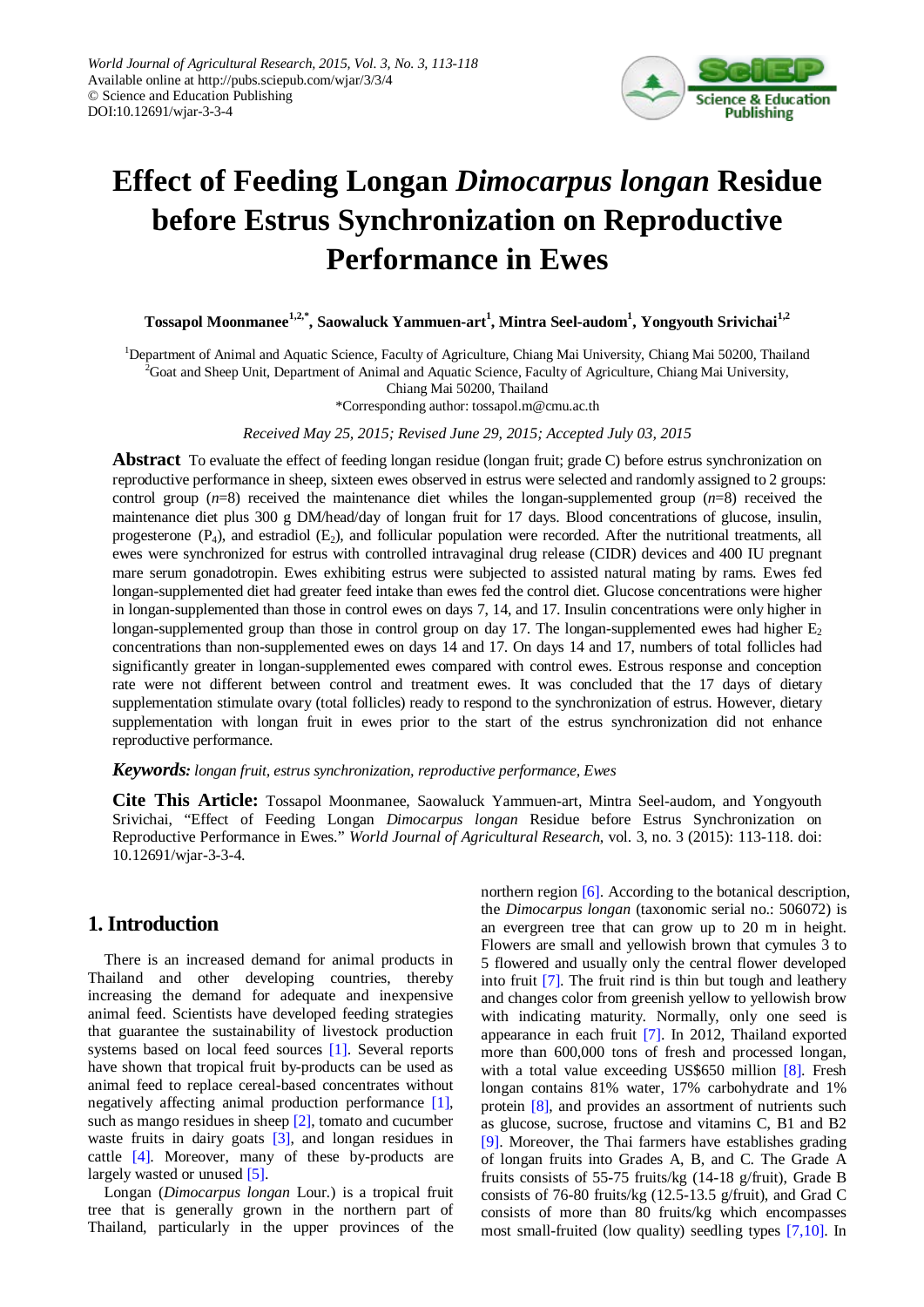longan production system, a previous study indicated that longan residues include leaves, branch, fruit branch, wilted or rotten fruits, small-fruited grading type (Grade C), fruit peel and seed [\[4\].](#page-5-2) For the chemical composition, longan fruit (Grade C) contains 36.1% dry matter, 8.0% crude protein, 6.1% crude fiber, and 4,213 kcal/g of gross energy [\[4\].](#page-5-2) Moreover, a recent study concluded that the nutritive value and volume of longan fruit (Grade C) were high enough to be used as ruminant feed [\[4\].](#page-5-2)

Nutritional condition has a strong influence on the activity of the hypothalamo–pituitary–gonadal axis in mammals [\[11,12\].](#page-5-8) In females of small ruminant species, such as sheep and goat, nutritional supplementation stimulates development of the small follicle population [\[13,14\],](#page-5-9) growth rate and size of the ovulatory follicle [\[12\],](#page-5-10) ovulation rate [\[13,15\],](#page-5-9) and litter size [\[16\].](#page-5-11) On the basis of the previous observations, short-term feeding of highenergy diets to cyclic ewes increased blood insulin and glucose concentrations and also affected the follicular environment [\[17\].](#page-5-12) Moreover, previous studies demonstrated that short-term supplementation before luteolysis significantly affected folliculogenesis in the follicular phase [\[15\]](#page-5-13) but not in the luteal phase [\[17\].](#page-5-12) Although follicular growth continuum is controlled primarily by gonadotropins and locally produced growth factors, a number of environmental factors, such as nutrition, can influence follicular development and oocyte quality, and hence fertility [\[12,18,19\].](#page-5-10)

The advantages of using agricultural by-products in livestock feeding are not only to minimize environmental pollution, but also to reduce dependency on highly expensive ingredients such as grains and roughages [\[20\].](#page-5-14) A lot of work has been done on the potential uses of tropical fruit by-products in ruminant diets. However, very little is known about the effect of longan residues in the production of ruminants. Moreover, the effect of feeding longan residues in the reproductive performance of sheep is unknown. Based on the chemical compositions of longan residue, we believe that use of longan fruit containing high gross energy can enhance folliculogenesis and subsequent reproduction in ewes, as indicated by increase in the characteristics of estrus. We hypothesized that dietary supplementation with longan residue (longan fruit) before estrus synchronization can be stimulated the follicular population and enhanced reproductive performance in sheep. Therefore, our aim was to determine effect of feeding longan residue (longan fruit; Grade C) before estrus synchronization on blood concentrations of glucose, sex hormones, and reproductive performance in ewes.

## **2. Materials and Methods**

This experiment was conducted at goat and sheep farm, Department of Animal and Aquatic Science, Faculty of Agriculture, Chiang Mai University situated at longitude  $98^{\circ}$  55' 54.3" E, latitude  $18^{\circ}$  45' 40.3" N and an altitude of 312 m above sea level. The climate was tropical with distinct differences between dry (October–April) and wet (May–September). Before experiments, all ewes were determined to ensure an absence of reproductive problems, and all animals remained healthy throughout the study.

## **2.1. Animals and Treatments**

Estrous cycle of mature crossbred ewes (Merino to Thai native; 12-24 mo of age; 29.1 kg of BW) were synchronized by treating with controlled intravaginal drug release (CIDR) devices (Eazi-Breed CIDR, 0.3 g progesterone; Pfizer Animal Health, New Zealand) for 12 days. Estrous behavior was monitored in the presence of two vasectomized rams at 08:00 and 18:00 for 5 days following removal of CIDR devices. Commencement of estrus was defined as the time when the ewe first stood to be mounted by the ram  $[21]$ . Day of first detection of estrous behavior was designated as day 0 of the estrous cycle. Ewes that displayed estrous behavior were selected and randomly allotted control (*n*=8) or longansupplemented (*n*=8) groups. Ewes were placed in individual pens (1.5 m wide by 2.2 m long) in separate groups according to the type of supplement and preoffered a maintenance diet for 7 days (adaptation period). During the experimental period, control ewes were fed pangola hay *ad libitum* and concentrate at 1.5% of BW (maintenance diet) throughout the nutritional supplementation. The longan-supplemented ewes received additionally 300 g DM/head/day of longan fruit (Grade C) for 17 days starting at day 0 to day 17. All ewes received two equal allotments of feed at 0900 h and 1700 h and the refusals were removed and weighed each time. Individual feed intake was used to calculate individual dry matter (DM) intake. Samples of offered diets were collated once a week and analyzed for dry matter (DM), crude protein (CP), ether extract (EE), crude fiber (CF), and ash [\[22\].](#page-5-16) Gross energy (GE) was measured using a bomb calorimeter [\[23\].](#page-5-17) Ewes in both groups had *ad libitum*  access to water and mineral block. Animals were weighed at the beginning and the end of the supplement. The ingredients and chemical composition of the diets are reported in [Table 1.](#page-1-0)

**Table 1. Ingredients and chemical composition of concentrate mixture, pangola hay, and longan fruit (Grade C) of experimental diets**

<span id="page-1-0"></span>

| Ingredients             | Concentrate | Pangola<br>hay | Longan<br>fruit |
|-------------------------|-------------|----------------|-----------------|
| Incorporation level (%) |             |                |                 |
| Corn meal               | 61.0        |                |                 |
| Soybean meal            | 25.0        |                |                 |
| Rice bran               | 12.0        |                |                 |
| Salt                    | 1.0         |                |                 |
| Dicalcium phosphate     | 1.0         |                |                 |
| Chemical composition    |             |                |                 |
| Dry matter (DM, %)      | 89.02       | 91.71          | 30.86           |
| Crude protein (% DM)    | 14.60       | 6.40           | 7.46            |
| Crude fiber (% DM)      | 5.51        | 33.73          | 13.71           |
| Ether extract (% DM)    | 6.15        | 1.94           | 1.79            |
| Ash $(\%$ DM)           | 7.32        | 12.74          | 4.02            |
| Gross energy $(cal/g)$  | 4,475.00    | 4,059.00       | 4.252.76        |

After the nutritional treatments, all ewes were synchronized for estrus with CIDR devices for 12 days and 400 IU pregnant mare serum gonadotropin (PMSG; Folligon, Intervet, Boxmeer, Holland) was injected upon removal of the CIDR devices [\[21\].](#page-5-15) After withdrawal of CIDR devices, the overt sings of estrus were detected twice daily for a 5-day period with the aid of teaser rams.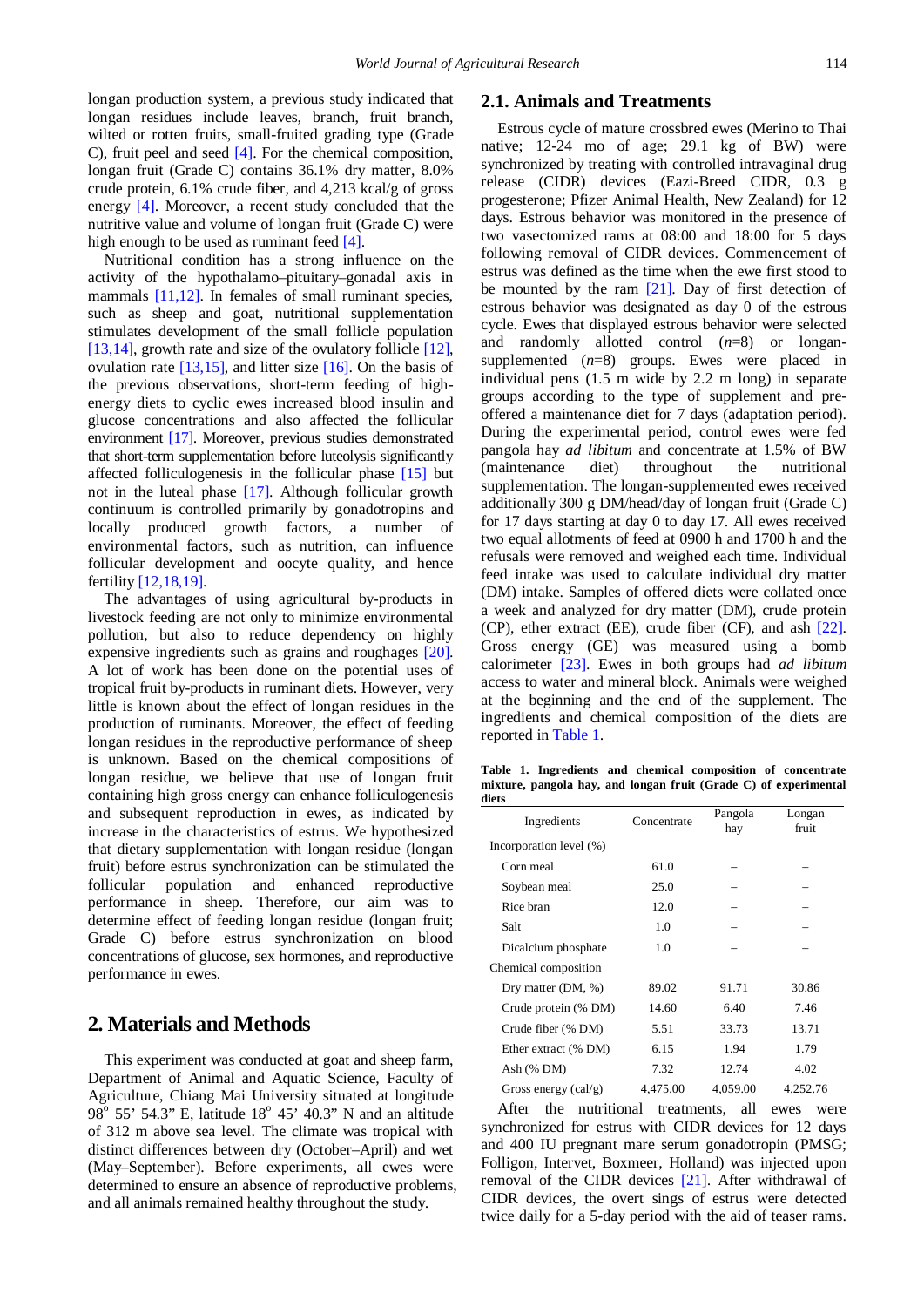Ewes were considered to be in estrus when mounted by the teaser rams and then were subjected to assisted natural mating by desired fertile rams [\[24\].](#page-5-18)

## **2.2. Ultrasonographic Observation**

Transrectal ovarian ultrasonography was performed with a 7.5 MHz linear-array transducer (TOSHIBA JustVision 2000, Japan). Ultrasound examination of ovarian follicles was conducted on days 0, 7, 14, and 17 of the feeding period. At each scan, the size and number of follicles were measured and recorded on follicular maps, which allowed identification for subsequent analyses. The visible follicles were classified by size as follows: small, 2 to 3 mm; medium,  $>3$  to  $<$ 5 mm; large,  $\geq$ 5 mm [\[24\].](#page-5-18) Pregnancy was diagnosed by ultrasound scanning of the uterine contents 35 days following mating [\[25\].](#page-5-19)

#### **2.3. Reproductive Measurements**

After withdrawal of CIDR devices, standing estrus was detected by visual observation during a 5-day period with the aid of teaser rams. The onset of estrus was defined as the time when the ewe first stood to be mounted by the ram. Duration of estrus was defined as the interval between the onset of estrus and the end of estrus. The end of estrus was considered to be the time when the ewe did not accept the ram [\[21\].](#page-5-15) On the basis of reproductive measurements, estrous response (number of ewes exhibiting estrus/total number of synchronized ewes x 100; %), time to onset and end of estrus (h), duration of estrus (h), and conception rate (number of ewes conceiving on day 35/total number of exposed ewes x 100; %) were calculated for each treatment groups [\[25\].](#page-5-19)

#### **2.4. Blood Sampling**

Jugular blood samples (10 ml) were collected into venipuncture prior to each ultrasound scanning (on days 0, 7, 14, and 17 of the supplemental period). Each blood sample was divided into two equal parts for analysis of concentrations of glucose and hormones. First one was placed into fluoride-containing tubes (sodium fluoride/ $K_3$ ) EDTA, Greiner Bio-one VACUETTE; North America) while the second was placed into sterile tubes and was allowed to coagulated at room temperature. After centrifugation at 3000 rpm for 15 min, plasma or serum samples were harvested and stored at -20°C until glucose and hormonal analyses [\[26\].](#page-5-20)

#### **2.5. Glucose and Hormonal Analyses**

Plasma glucose concentrations were analysed by the hexokinase method [\[27\].](#page-5-21) Plasma insulin concentrations were determined by electrochemiluminescence immunoassay using insulin kit according to the instructions provided by the manufacturer (Cobas®, Roche Diagnostics, Mannheim, Germany). Serum progesterone  $(P_4)$  and estradiol  $(E_2)$ concentrations were measured in duplicate by competitive enzyme-linked immunosorbent assay (competitive ELISA; adapted from Brown et al. [\[28\]\)](#page-5-22). Using duplicate 10 µl aliquots, the assay sensitivities were 0.203 ng/ml for  $P_4$ and  $0.040$  ng/ml for  $E_2$ . Inter-assay coefficient of variation was  $11.3\%$  for  $P_4$  and  $13.8\%$  for  $E_2$ . Intra-assay of coefficient of variation was 7.1% for  $P_4$  and 8.1% for  $E_2$ .

#### **2.6. Statistical Analyses**

Data are presented as mean±SEM. Body weight (BW), DMI, numbers and sizes of ovarian follicles, interval to onset of estrus, and duration of estrus were analyzed with ANOVA with the general linear model (GLM) procedure of SAS (SAS Institute, Cary, NC, USA). Differences between means were evaluated by Student *t* test [\[29\].](#page-5-23) Plasma glucose and insulin, serum  $P_4$ , and  $E_2$ concentrations were analyzed with a nested analysis of variance with treatment, animal (treatment), and day included in the model, and differences between specific means were evaluated by least significant difference [\[30\].](#page-5-24) Estrous response and conception rate were analyzed by chi-square analysis [\[29\].](#page-5-23) Differences with *P*≤0.05 were considered significant, and those with 0.05<*P*<0.10 were considered a tendenc[y \[31\].](#page-5-25)

## **3. Results**

#### **3.1. Body Weight and DM Intake**

The body weight and feed intake of control and longansupplemented ewes are demonstrated in [Table 2.](#page-2-0) The live weights of ewes in control and longan-supplemented groups were similar both at the beginning and the end of the supplement (*P*>0.05). There were no differences (*P*>0.05) among treatment groups for the DM intakes of pangola hay and concentrate. However, ewes fed longansupplemented diet had greater (*P*<0.05) total DM intake than ewes fed the control diet.

#### **3.2. Plasma Glucose and Insulin Concentrations**

Plasma glucose and insulin concentrations of control and longan-supplemented ewes are illustrated in [Figure 1.](#page-3-0) No interactions between treatment and day relative to feeding on plasma concentrations of glucose and insulin were observed. On day 0, plasma glucose concentration did not differ (*P*>0.05) in the control and longansupplemented ewes. Nevertheless, glucose concentrations were higher in longan-supplemented than those in control ewes on days 7, 14, and 17 of the nutritional period [\(Figure 1A](#page-3-0)).

**Table 2. Means (±SEM) of body weights and voluntary feed intake of ewes fed a control diet or a diet containing longan fruit (Grade C)**

<span id="page-2-0"></span>

|                        | Control group                    | $Longan-$<br>supplemented group  |
|------------------------|----------------------------------|----------------------------------|
| Initial $BW$ (kg)      | $28.8 + 0.37$                    | $29.9 + 0.30$                    |
| Final BW $(kg)$        | $29.5 + 0.40$                    | $30.8 + 0.34$                    |
| Feed intake $(g DM/d)$ |                                  |                                  |
| Pangola hay            | $747.3 + 14.91$                  | 740.6+18.73                      |
| Concentrate            | $348.3 + 10.35$                  | $346.2 + 13.38$                  |
| Longan fruit           |                                  | $120.1 + 1.80$                   |
| Total feed intake      | $1,095.5 \pm 20.87$ <sup>b</sup> | $1,206.9 \pm 23.20$ <sup>a</sup> |

Abbreviations: BW, body weight; DM, dry matter

Note: Means with different superscript letters (a,b) within the same row are different (*P*<0.05) among control and longan-supplemented groups.

[Figure 1B](#page-3-0) illustrated that insulin concentrations were only higher (*P*<0.05) in longan-supplemented group than those in control group on day 17 of the nutritional period.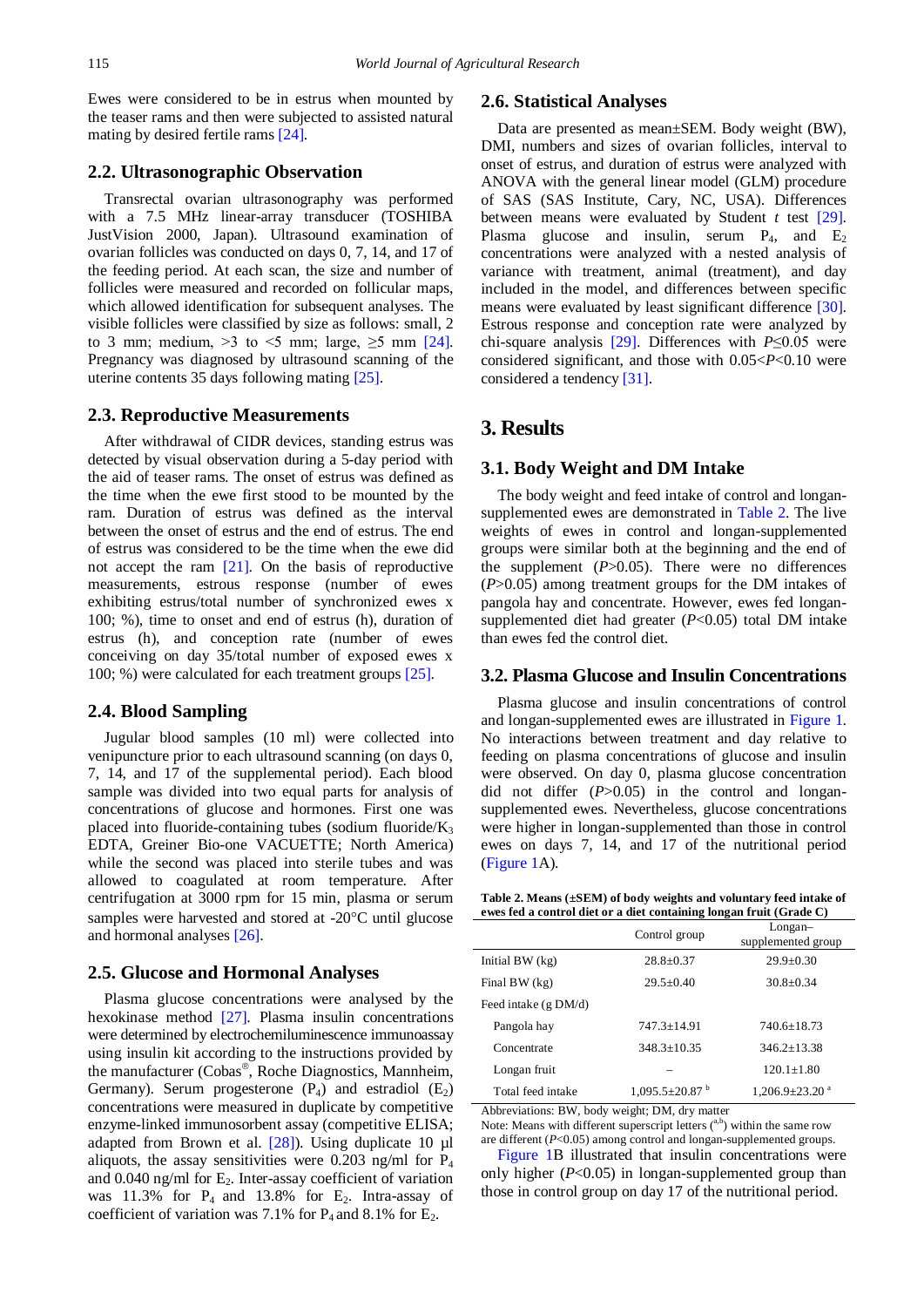<span id="page-3-0"></span>

**Figure 1. Means (±SEM)** concentrations of glucose (A) and insulin (B) in ewes that received control diet (triangles; solid line) and in ewes fed longan-supplemented diet (circles; dotted line) from day 0 to day 17 of the nutritional period. Asterisks denote significant (\*, *P*<0.05) differences between control and longan-supplemented groups.

## **3.3. Serum P4 and E2 Concentrations**

Data for serum concentrations of  $P_4$  and  $E_2$  of control and longan-supplemented ewes are shown [\(Figure 2\)](#page-3-1). No interactions between treatment and day relative to feeding on serum concentrations of  $P_4$  and  $E_2$  were observed. The concentrations of  $P_4$  did not differ ( $P > 0.05$ ) between treatment groups throughout the feeding period [\(Figure 2A](#page-3-1)). In control and longan-supplemented groups, the concentrations of  $P_4$  on day 7 were higher than those on days 0, 14, and 17 of the feeding period [\(Figure 2A](#page-3-1)).

<span id="page-3-1"></span>

**Figure 2.** Means ( $\pm$ SEM) concentrations of P<sub>4</sub> (A) and E<sub>2</sub> (B) in ewes that received control diet (triangles; solid line) and in ewes fed longansupplemented diet (circles; dotted line) from day 0 to day 17 of the nutritional period. Asterisks denote significant (\*, *P*<0.05) differences between control and longan-supplemented groups. Means with different superscript letters  $($ <sup>a,b,c</sup>) are different  $(P<0.05)$  among day relative to feeding. Abbreviations: E<sub>2</sub>, estradiol; P<sub>4</sub>, progesterone

No interactions between treatment and day relative to feeding on serum concentrations of  $E_2$  were observed. The longan-supplemented ewes had higher  $(P<0.05)$  E<sub>2</sub> concentrations than non-supplemented ewes on days 14 and 17 of nutritional supplementation [\(Figure 2B](#page-3-1)). In all ewes, the concentrations of  $E_2$  on day 7 were lower  $(P>0.05)$  than those on days 0, 14, and 17 of the feeding period [\(Figure 2B](#page-3-1)).

#### **3.4. Ovarian Follicular Population**

In [Figure 3,](#page-3-2) average numbers of small, medium, large follicles as well as total follicles for each time of determination are characterized. No interactions between treatment and day relative to feeding on numbers of follicles were observed. The average numbers of smallsized follicles were similar (*P*>0.05) for control and longan-supplemented groups throughout the feeding period [\(Figure 3A](#page-3-2)). The mean numbers of small-sized follicles were increased on day 7 and then decreased significantly on days 14 and 17 of the feeding period [\(Figure 3A](#page-3-2)).

No statistically significant difference was determined between control and longan-supplemented ewes in evaluation of the average numbers of medium-sized follicles (*P*>0.05; [Figure 3B](#page-3-2)). In all ewes, the average numbers of medium-sized follicles on day 0 were fewer (*P*<0.05) than those on days 7, 14, and 17 of the feeding period [\(Figure 3B](#page-3-2)).

For average numbers of large-sized follicles, there were no significant differences between control and longansupplemented ewes on days 0 and 7 (*P*>0.05); however, numbers of large-sized follicles in longan-supplemented ewes were greater (*P*<0.01) than those in control ewes on days 14 and 17 of the treatment period [\(Figure 3C](#page-3-2)). In all ewes, the average numbers of medium-sized follicles on day 17 were greater (*P*<0.05) than those on days 0, 7, and 14 of the feeding period [\(Figure 3C](#page-3-2)).

<span id="page-3-2"></span>

**Figure 3. Means (±SEM)** numbers of small-sized (A), medium-sized (B), large-sized (C), and total follicles (D) in ewes that received control diet (open bars) and in ewes fed longan-supplemented diet (solid bars) from day 0 to day 17 of the nutritional period. Asterisks denote significant (\*, *P*<0.05) and highly significant (\*\*, *P*<0.01) differences between control and longan-supplemented groups. Means with different superscript letters  $($ <sup>a,b,c</sup>) are different  $(P<0.05)$  among day relative to feeding

In addition, there were no significant differences (*P*>0.05) between control and longan-supplemented ewes in the mean numbers of total follicles on days 0 and 7 of the feeding period [\(Figure 3D](#page-3-2)). At initiation of the synchronization of estrus, average numbers of total follicles had significantly greater (*P*>0.05) in longansupplemented ewes compared with control ewes as illustrated in [Figure 3D](#page-3-2). In all ewes, mean numbers of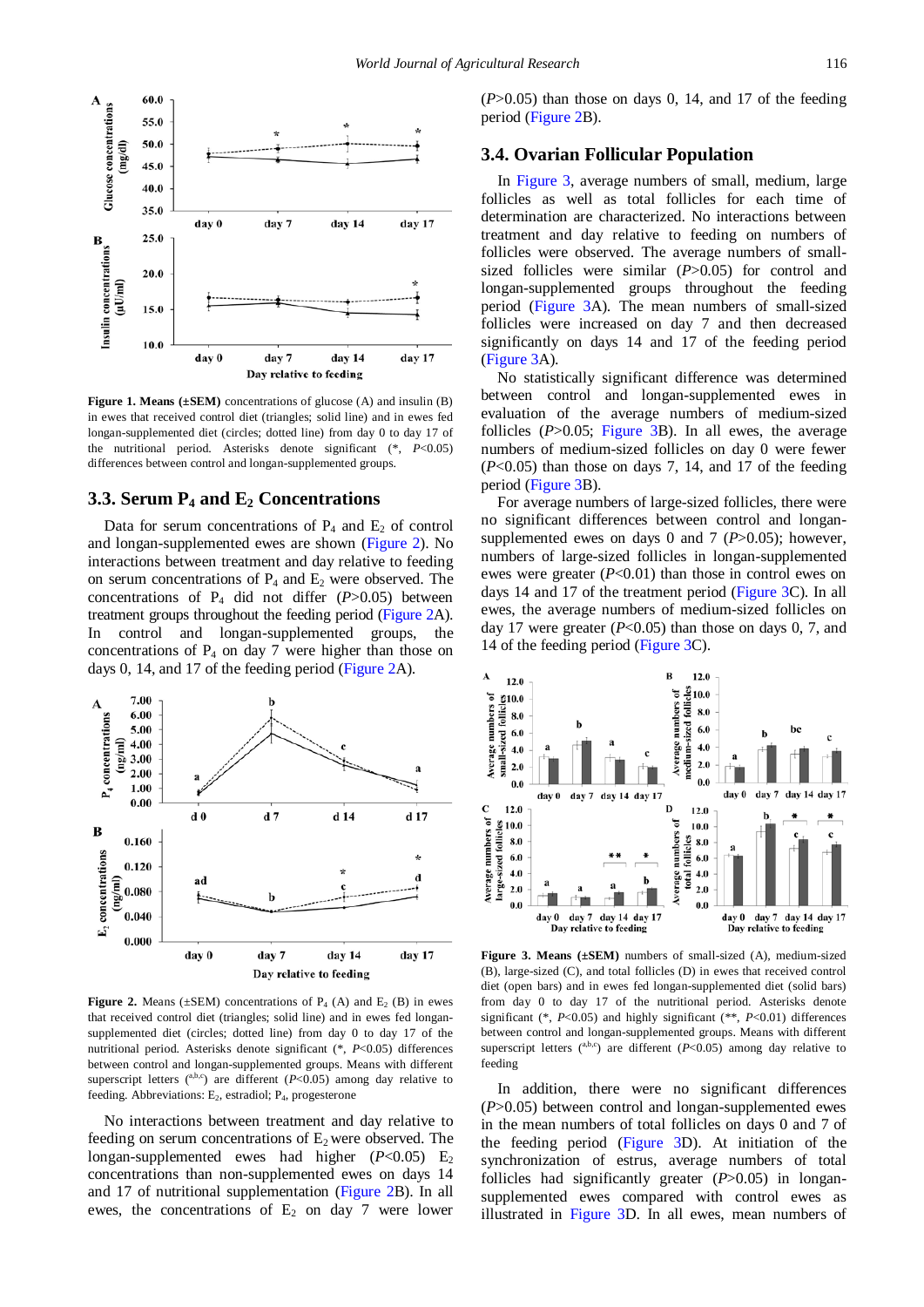large-sized follicles on day 0 were lower than those on days 7, 14, and 17 [\(Figure 3D](#page-3-2)).

## **3.5. Estrous Response and Reproductive Performance**

There was a tendency  $(P=0.06)$  for time to onset of estrus to be shorter in longan-supplemented ewes than in control ewes [\(Table 3\)](#page-4-1). Duration of estrous period in longan-supplemented ewes tended to be longer (*P*=0.07) than that in control ewes. However, time to end of estrus was not different (*P*>0.05) between control and treatment ewes [\(Table 3\)](#page-4-1). No significant difference (*P*>0.05) in the result for conception rate was determined between control and longan-supplemented groups [\(Table 3\)](#page-4-1).

**Table 3. The effects of feeding longan fruit before estrus synchronization on estrous response, times of the onset and end of estrus, and duration of estrous period**

<span id="page-4-1"></span>

|                                             | Control<br>group            | Longan-<br>supplemented group |
|---------------------------------------------|-----------------------------|-------------------------------|
| Ewes $(n)$                                  | 8                           | 8                             |
| Estrous response (%)                        | 75.0(6/8)                   | 87.5(7/8)                     |
| Onset of estrus (hour from CIDR<br>removal) | $42.7 + 3.4$ <sup>a</sup>   | $33.1 \pm 3.1^{\circ}$        |
| End of estrus (hour from CIDR<br>removal)   | $71.1 \pm 3.9$              | $70.7 + 7.6$                  |
| Duration of estrus (h)                      | $29.0 \pm 2.2$ <sup>a</sup> | 39.1 $\pm$ 4.4 $^{\circ}$     |
| Conception rate $(\%)$                      | 66.7(4/6)                   | 71.4(5/7)                     |

Abbreviation: CIDR, controlled intravaginal drug release devices. Note: Means with different superscript letters  $(ab)$  within the same row tended to be different  $(P=0.07)$  among control and longan-supplemented groups.

## **4. Discussion**

The longan-supplemented in the present study responded with higher plasma concentrations of glucose and insulin indicating an enhanced metabolic status [\[24\]](#page-5-18) of these animals compared with control ewes. This effect was not associated with a specific component in the longan fruit but to an increase in energy-yielding nutrients of treatment group [\[15\].](#page-5-13) The follicular results of this study suggested that supplementation of longan fruit increased the total DMI intake and total number of follicles, perhaps in response to the higher glucose and insulin concentrations. Similar finding was observed by Ying et al. [\[32\]](#page-5-26) in Hu sheep who reported that the numbers of largesized follicles increased as feed intake increased. For this reason, a potential mechanism of nutritional effect on folliculogenesis was that supplementation increased the number of follicles escaping atresia [\[32\].](#page-5-26) In addition, a previous study suggested that high concentrations of glucose and metabolic hormones help the follicles to cope with the reduction in follicle-stimulating hormone (FSH) concentrations that accompanies follicular maturation, thereby helping them to escape atresia and allowing for an increase in ovulation rate [\[33\].](#page-5-27) In fact, glucose consumed by follicular cells can be used for energy production, cellular homeostasis, nuclear maturation, substrates for matrix production, as signals in four metabolic pathways: glycolysis, pentose phosphate pathway, hexosamine biosynthesis pathway, and the polyol pathway to maintain follicular growth and development [\[32,34\].](#page-5-26) Moreover, a previous review suggested that an increase insulinmediated glucose uptake by granulosa and theca cells may be critical for the growth and development of follicles and the prevention of atresia, thereby increasing the pool of ovulatory follicles [\[36\].](#page-5-28) Thus, on reason for the inducible effect on the numbers of large-follicle and total follicle is likely to be that the 17-day period of dietary addition mainly influences the follicular development of growing follicles by modulating the intra-follicular insulin/glucose levels.

The efficiency of estrus synchronization and reproductive performance in our study were similar to that reported by Ozyurtlu et al. [\[21\].](#page-5-15) In the present study, we suggested that the dietary supplementation with longan fruit to ewes before estrus synchronization had a positive effect on follicular population. According to the chemical compositions of longan fruit, it is possible that the 17 days of dietary supplementation with longan fruit containing high gross energy arouse ovary ready to respond to the synchronization of estrus and subsequent reproduction in synchronized ewes, as demonstrated by increase in the efficiency of estrus synchronization (time to onset of estrus and duration of estrous period). This finding was consistent with a recent study in Malpura ewes supplemented with concentrate for 35 days covering two estrous cycles who reported that feed flushing affected the onset and duration of estrus in synchronized ewes [\[36\].](#page-5-28) At the beginning of CIDR insertion, mean numbers of total follicles had significantly greater in longan-supplemented ewes compared with control ewes. These data are supported by previous study, which demonstrated that the interval to estrus can already be predicted from the development of follicles at the time of CIDR insertion because the condition of ovaries did not change significantly during CIDR perio[d \[37\].](#page-5-29) 

# **5. Conclusion**

The current study showed that the dietary supplementation with longan fruit to ewes before estrus synchronization had a positive effect on concentrations of glucose, insulin,  $E<sub>2</sub>$ , and total numbers of follicles. Moreover, the 17 days of dietary supplementation stimulate ovary (total follicles) ready to respond to the synchronization of estrus. Even though the dietary supplementation with longan fruit in ewes prior to the start of the estrus synchronization did not enhance estrous response and pregnancy rate, nutritional supplementation tended to improve time to onset of estrus and duration of estrous period.

## **Acknowledgement**

This research project is supported by Faculty of Agriculture, Chiang Mai University (Targeted Research Initiatives). We would also thank Mrs. Sängdao Bänziger for their help in material preparation for nutritional supplementation in ewes.

## **References**

<span id="page-4-0"></span>[1] Zhou, Z., Zhou, B. Ren, L. and Meng, Q., "Effect of ensiled mulberry leaves and sun-dried mulberry fruit pomace on finishing steer growth performance, blood biochemical parameters, and carcass characteristics," *PLoS ONE*, 9(1). 85406-85412. Jan.2014.